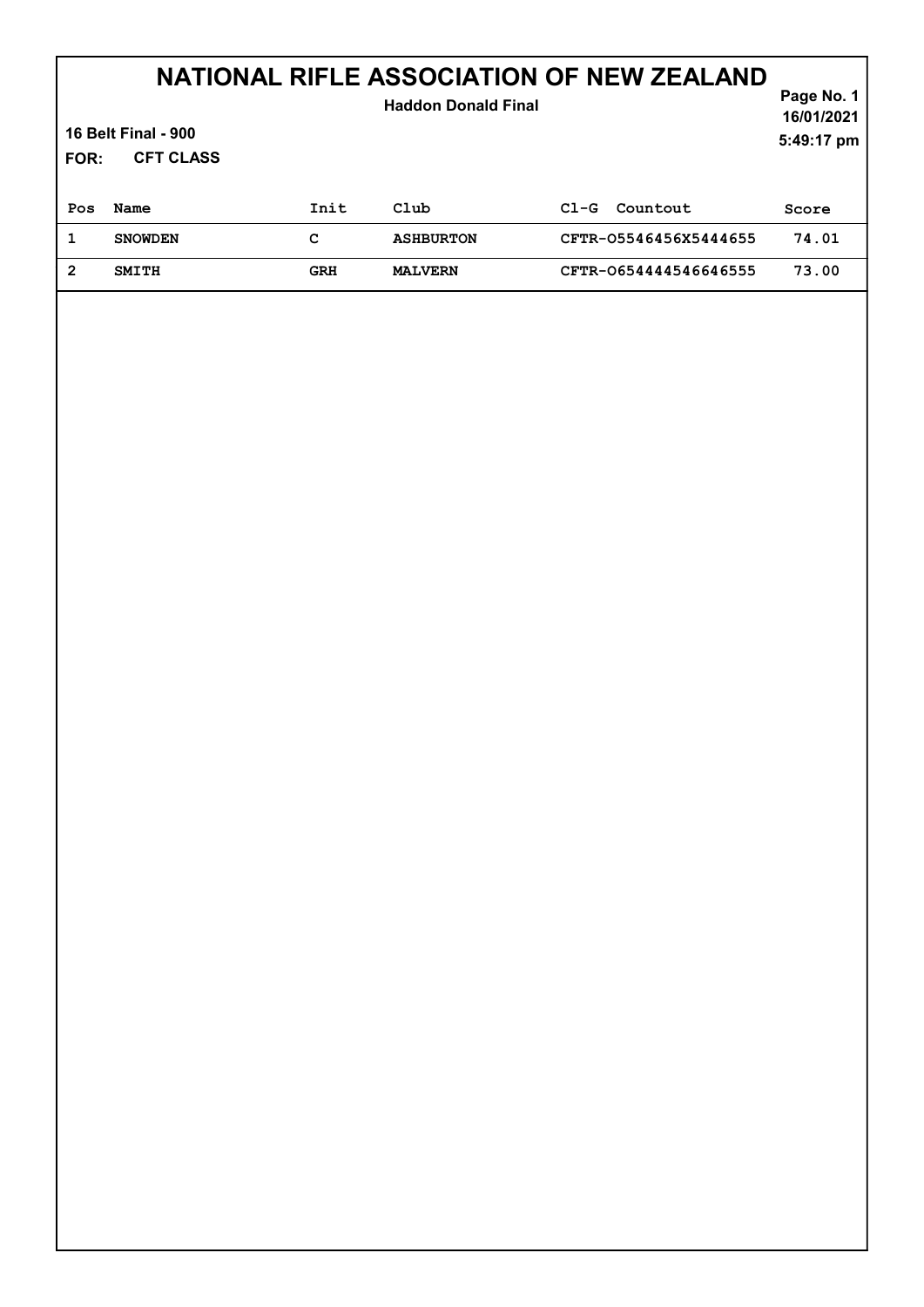### NATIONAL RIFLE ASSOCIATION OF NEW ZEALAND Haddon Donald Final

16 Belt Final - 900

FO CLASS FOR:

Page No. 2 16/01/2021 5:49:17 pm

| Pos | Name            | Init | Club              | $C1-G$ | Countout        | Score |
|-----|-----------------|------|-------------------|--------|-----------------|-------|
| 1   | <b>GRIMSEY</b>  | L    | <b>ASHBURTON</b>  | $FO-O$ | X56666X66X6XXX6 | 89.06 |
| 2   | <b>HUGHES</b>   | IR   | <b>CHELTENHAM</b> | $FO-O$ | 5X5X66XXXXX6566 | 87.07 |
| 3   | <b>KAPENE</b>   | s    | <b>GISBORNE</b>   | $FO-O$ | 565XX566XX66665 | 86.04 |
| 4   | <b>KERRIDGE</b> | R    | TE PUKE           | $FO-O$ | 66656XX65565X66 | 86.03 |
| 5   | <b>MEEHAN</b>   | D    | <b>CLEVEDON</b>   | $FO-O$ | 46XX6665556XX5X | 84.05 |
| 6   | CHUI            | М    | <b>ASHBURTON</b>  | $FO-O$ | X55665X65X6644X | 82.04 |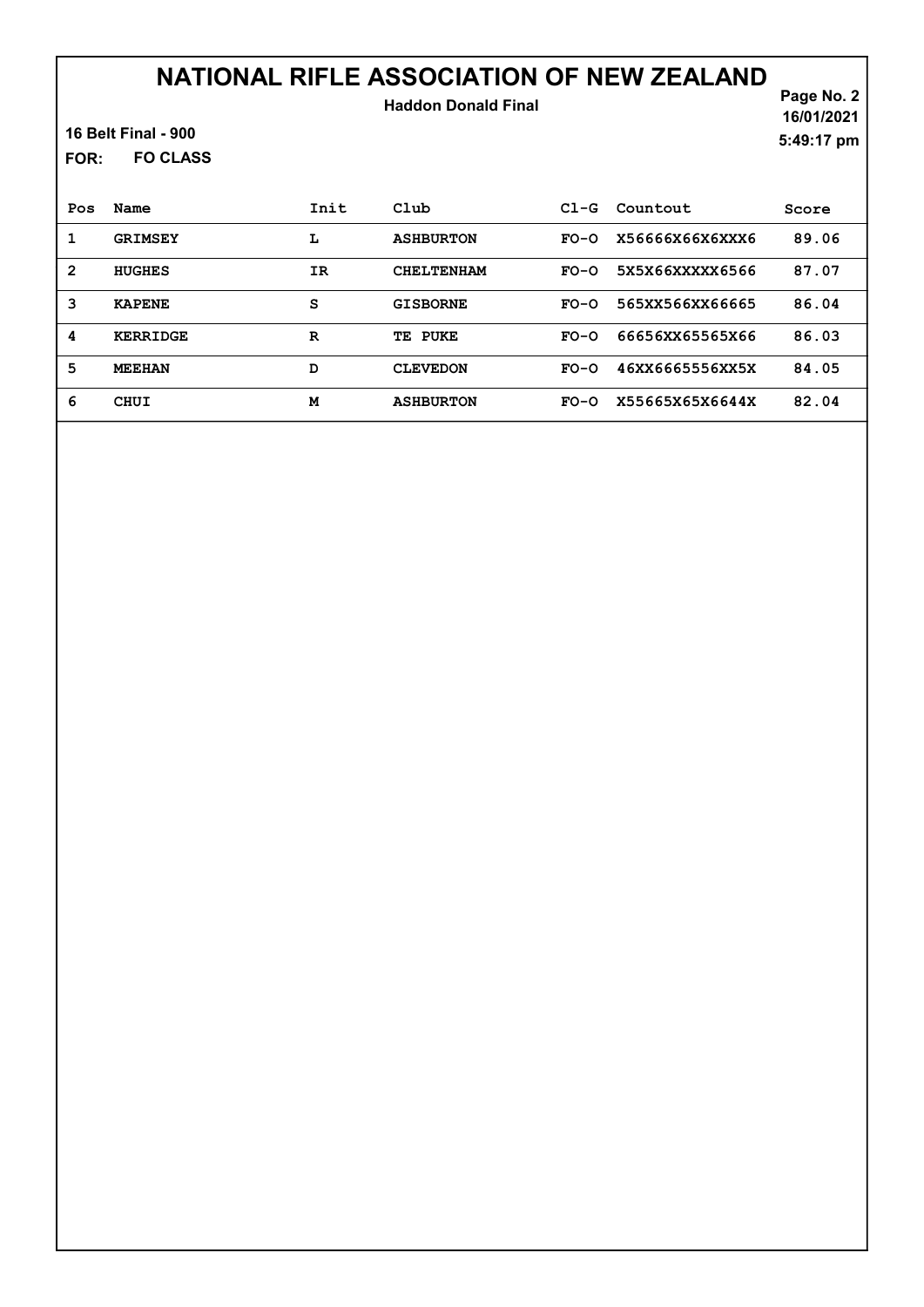| NATIONAL RIFLE ASSOCIATION OF NEW ZEALAND<br><b>Haddon Donald Final</b><br><b>16 Belt Final - 900</b><br><b>FPR CLASS</b><br>FOR: |              |      |                  |        |                       |       |
|-----------------------------------------------------------------------------------------------------------------------------------|--------------|------|------------------|--------|-----------------------|-------|
| Pos                                                                                                                               | Name         | Init | Club             | $CL-G$ | Countout              | Score |
| 1                                                                                                                                 | <b>SMITH</b> | DW   | <b>ASHBURTON</b> |        | FPR-0 55X5454X45X445X | 74.04 |
|                                                                                                                                   |              |      |                  |        |                       |       |
|                                                                                                                                   |              |      |                  |        |                       |       |
|                                                                                                                                   |              |      |                  |        |                       |       |

I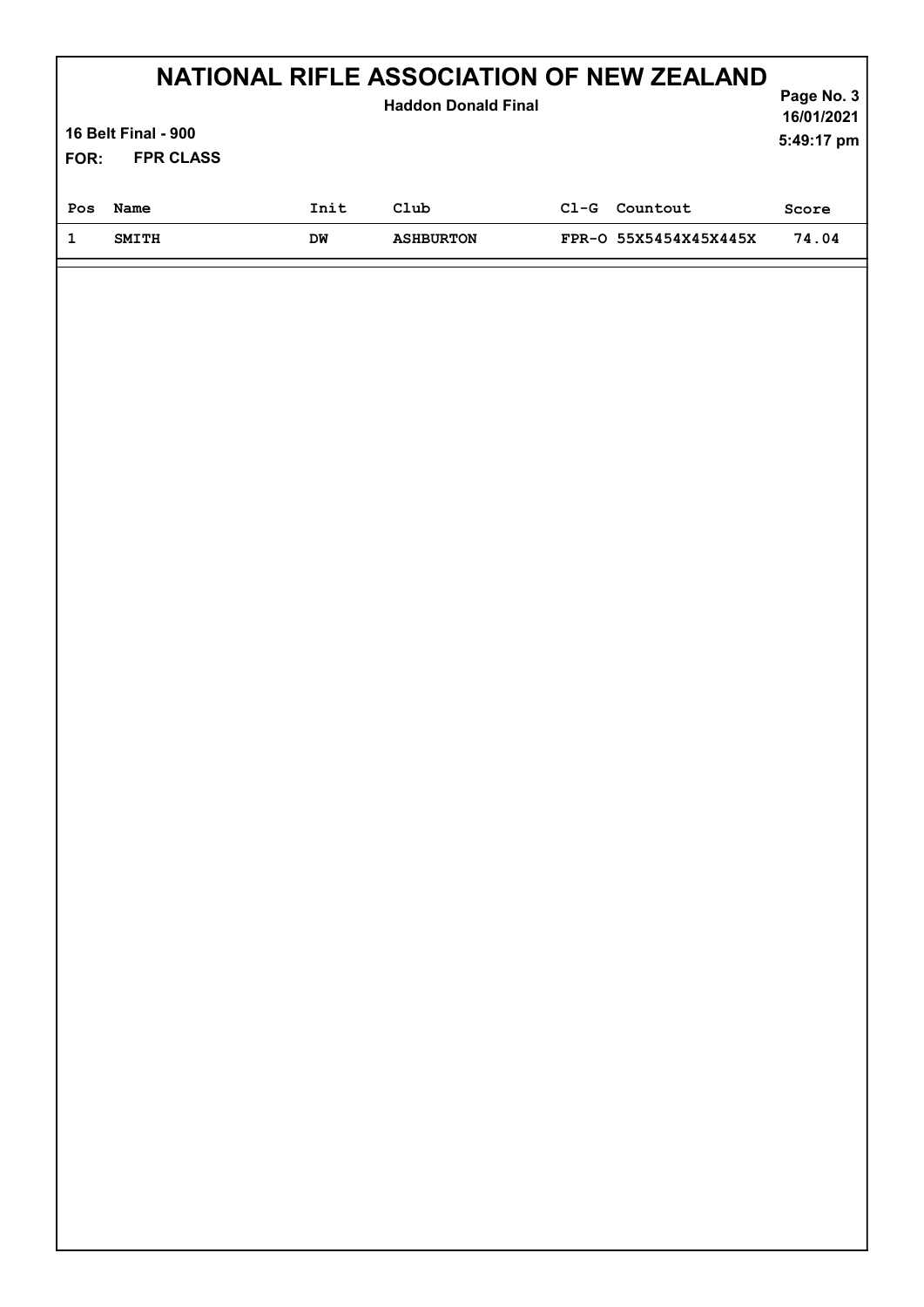### NATIONAL RIFLE ASSOCIATION OF NEW ZEALAND

| <b>FOR:</b>    | <b>16 Belt Final - 900</b><br><b>FTR CLASS</b> |      | <b>Haddon Donald Final</b> |        |                       | Page No. 4<br>16/01/2021<br>5:49:17 pm |
|----------------|------------------------------------------------|------|----------------------------|--------|-----------------------|----------------------------------------|
| Pos            | Name                                           | Init | $_{\rm Club}$              | $C1-G$ | Countout              | Score                                  |
| 1              | <b>NEILSON</b>                                 | P    | <b>GISBORNE</b>            |        | FTR-0 6X6556XX656XX6X | 87.06                                  |
| $\overline{2}$ | <b>PIPER</b>                                   | GL.  | HAMILTON/WHA               |        | FTR-0 5555X6X5665X46X | 82.04                                  |
| 3              | <b>KYNOCH</b>                                  | P    | <b>CHELTENHAM</b>          |        | FTR-0 5554XX565645644 | 76.02                                  |